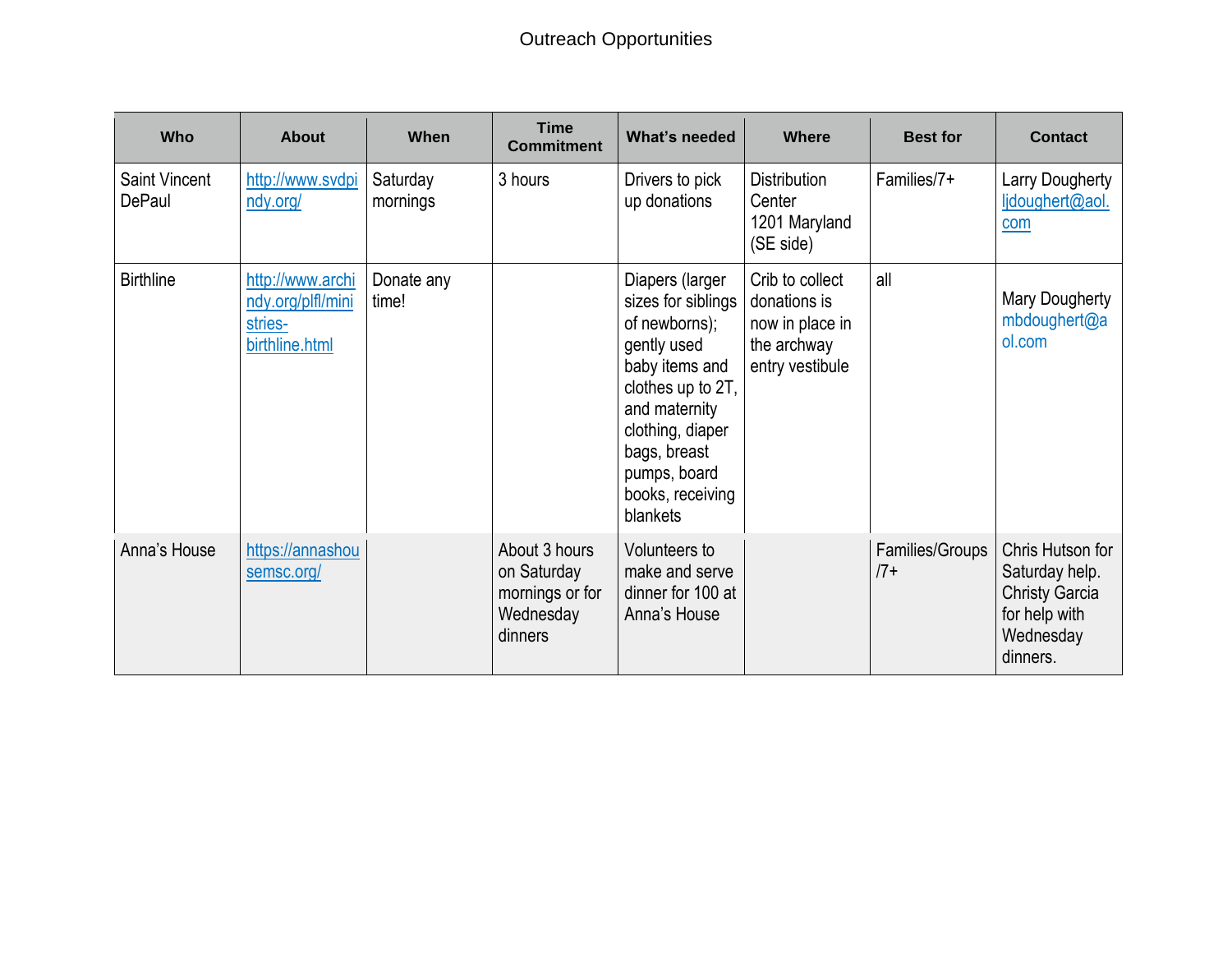## Outreach Opportunities

| Who                               | <b>About</b>                                                                                                    | When     | <b>Time</b><br><b>Commitment</b>                                                                           | What's needed                                                                                                                                                                                                                                                    | <b>Where</b>                    | <b>Best for</b> | <b>Contact</b>                                                      |
|-----------------------------------|-----------------------------------------------------------------------------------------------------------------|----------|------------------------------------------------------------------------------------------------------------|------------------------------------------------------------------------------------------------------------------------------------------------------------------------------------------------------------------------------------------------------------------|---------------------------------|-----------------|---------------------------------------------------------------------|
| <b>Honduras</b><br><b>Mission</b> | https://ihmindy.o<br>rg/ministries/co<br>mmunity-<br>outreach/outrea<br>ch-<br>ministries/hondu<br>ras-mission/ | Anytime! |                                                                                                            | Toddler,<br>Children, and<br>Teen<br>underwear,<br>white and black<br>socks, white tee<br>shirts, bras,<br>deodorant,<br>multivitamins,<br>Tylenol & Advil,<br>sheets, towels,<br>school supplies<br>(not paper), and<br>toys. New or<br>gently used,<br>please! | Box in Central<br>Ave vestibule |                 | Kathy<br>O'Neil. <b>Kmarton</b><br>eil1@yahoo.co<br>$\underline{m}$ |
| <b>Good Sams</b>                  |                                                                                                                 | ongoing  | Volunteers will<br>be added to sign<br>up genius and<br>they can<br>volunteer as<br>they are<br>available. | funeral meals<br>and hostessing                                                                                                                                                                                                                                  | Gathering<br>Space              |                 | <b>Anne Kennedy</b><br>Kennedys88@m<br>ac.com<br>OR<br>317-501-2933 |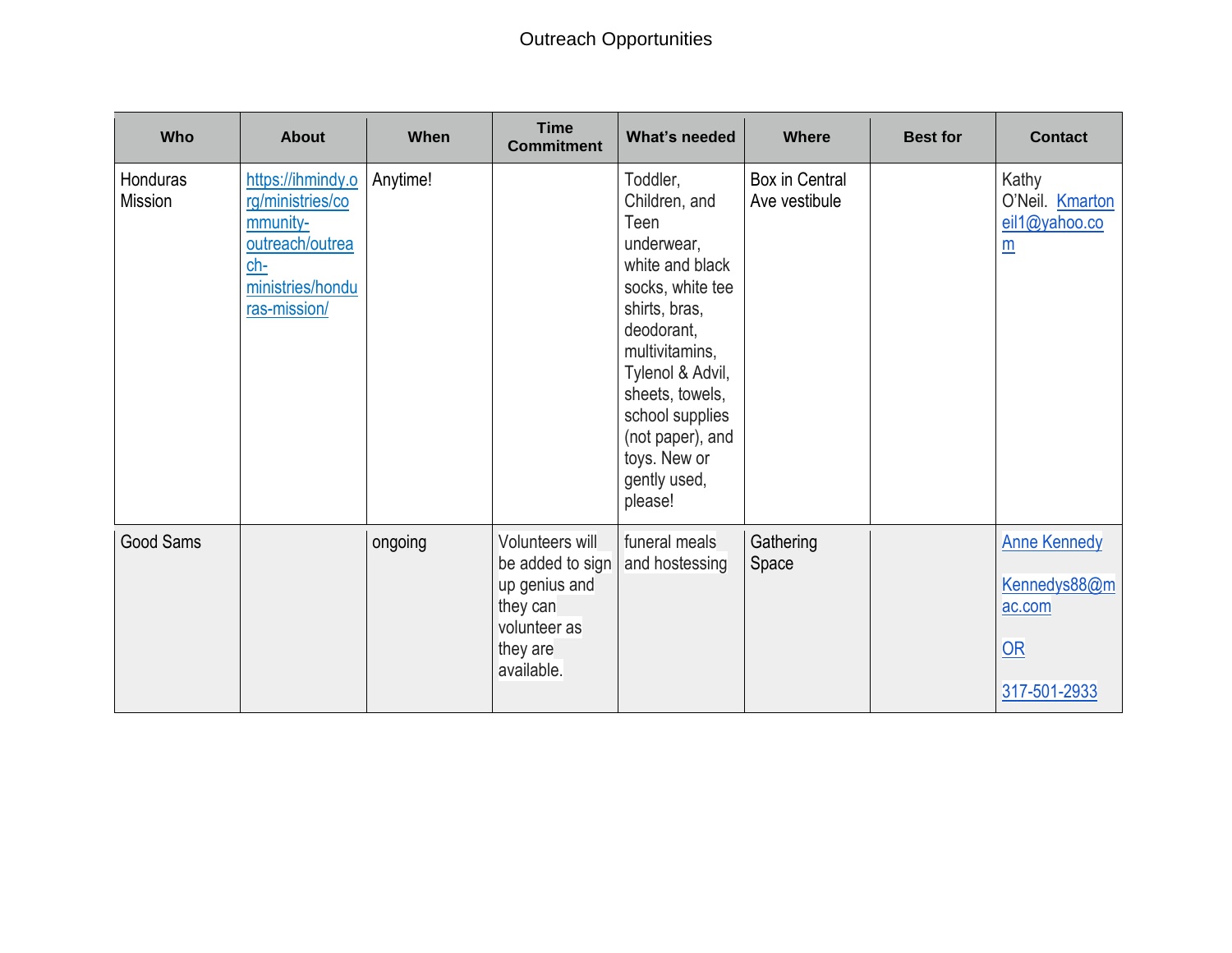| Who                                                                        | <b>About</b>                                                                                                  | When                                                                                                                               | <b>Time</b><br><b>Commitment</b>      | What's needed                                                                                           | <b>Where</b>                                                             | <b>Best for</b>                                                                                           | <b>Contact</b>                                                                            |
|----------------------------------------------------------------------------|---------------------------------------------------------------------------------------------------------------|------------------------------------------------------------------------------------------------------------------------------------|---------------------------------------|---------------------------------------------------------------------------------------------------------|--------------------------------------------------------------------------|-----------------------------------------------------------------------------------------------------------|-------------------------------------------------------------------------------------------|
| <b>Knitting Ministry</b>                                                   | https://ihmindy.o<br>rg/ministries/co                                                                         |                                                                                                                                    | No time<br>commitment-                | Looking for new<br>chair and                                                                            |                                                                          |                                                                                                           | Anne Kennedy                                                                              |
|                                                                            | mmunity-<br>outreach/outrea                                                                                   |                                                                                                                                    | just as you can<br>volunteer          | knitters to make<br>prayer shawls                                                                       |                                                                          |                                                                                                           | Kennedys88@m<br>ac.com                                                                    |
|                                                                            | ch-<br>ministries/knittin                                                                                     |                                                                                                                                    |                                       |                                                                                                         |                                                                          |                                                                                                           | <b>OR</b>                                                                                 |
|                                                                            | g-ministry/                                                                                                   |                                                                                                                                    |                                       |                                                                                                         |                                                                          |                                                                                                           | 317-501-2933                                                                              |
| Men's Group<br>Outreach (ST<br>Anthony<br><b>Catholic Grade</b><br>School) | IHMindy, org-<br>ministries-<br>outreach                                                                      | Depending on<br>the volunteer<br>role                                                                                              | Depending on<br>the volunteer<br>role | Safe and<br><b>Sacred Training</b><br>(45 minutes on<br>line)                                           | St Anthony<br>School 349 N<br><b>Warman Ave</b><br>46222<br>(Haughville) | <b>Adult Males</b>                                                                                        | <b>Gary Ahlrichs</b><br>317-253-4003<br>ahlrichs@sbc<br>global.net                        |
| <b>SVDP</b><br><b>Boulevard Food</b><br>Pantry                             | Great<br>opportunity to<br>share Outreach<br>with your family!<br>Helps people in<br>the IHM<br>neighborhood. | Once/month                                                                                                                         |                                       | Bag handout<br>after mass<br>once/month.<br>One<br>weekend/month<br>to delivery food<br>to pantry.      | Pantry is at<br>4202 Boulevard<br>Place                                  | Single adults,<br>married couples,<br>or families.<br>School kids also<br>involved through<br>IHM School. | Trinda Metzger.<br>317 753-6837.<br>Texts are best.<br>Email<br>trindametzger@<br>aol.com |
| Service<br>Saturdays                                                       | Monthly<br>Saturday<br>morning service<br>project.<br>Different project<br>and location<br>each month         | Saturday<br>morning dates<br>are announced<br>in advance via<br>email mailing<br>list. No ongoing<br>commitment.<br>Just come when | Typically 9:00<br>am to Noon          | People of all<br>ages to receive<br>email<br>notifications and<br>come to help<br>with the<br>projects. | Varies                                                                   | People of all<br>ages. No<br>special skills<br>required                                                   | <b>Scott Lowe</b><br>(lowe7530@outl<br>ook.com or 317<br>997 1589)                        |